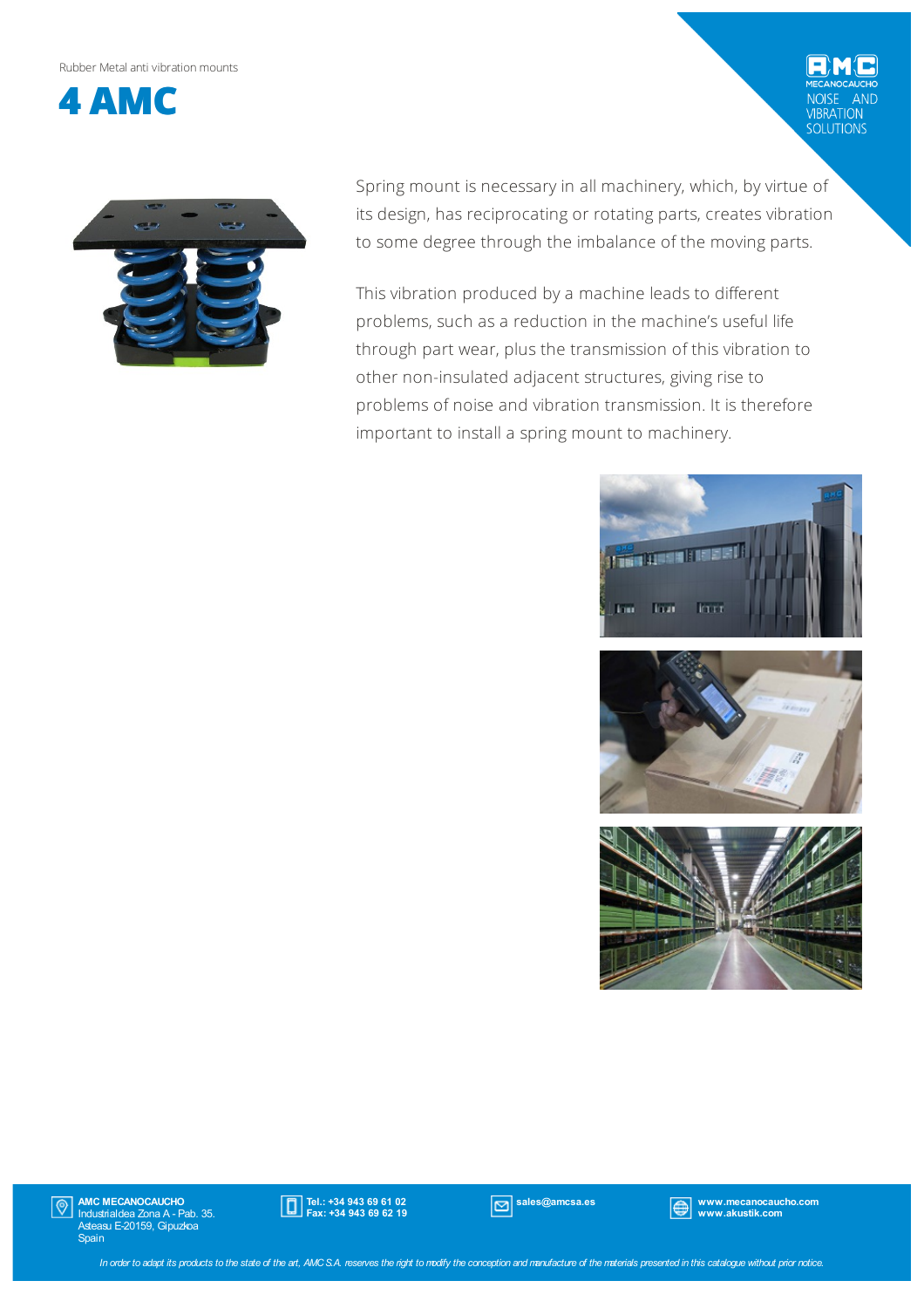Rubber Metal anti vibration mounts

**4 AMC**

### DRAWINGS







### DIMENSIONS

| <b>Type</b>         | <b>Spring color</b> | Α<br>(mm) | B<br>(mm) | (mm)   | D<br>(mm) | E<br>(mm) | (mm) | G<br>(mm) | н<br>(mm) | (mm) | Max. Load<br>(kg) | <b>Weight</b><br>(kg) | Code  |
|---------------------|---------------------|-----------|-----------|--------|-----------|-----------|------|-----------|-----------|------|-------------------|-----------------------|-------|
| 4 AMC 600+Sylomer®  | <b>BLUE</b>         | 200       | 136       | M-16   | 150       | 12        | 170  | 190       | 214       | 156  | 600               | 6.412                 | 20671 |
| 4 AMC 800+Sylomer®  | WHITE               | 200       | 136       | $M-16$ | 150       | 12        | 170  | 190       | 214       | 156  | 800               | 6,572                 | 20672 |
| 4 AMC 1000+Sylomer® | <b>BLACK</b>        | 200       | 136       | M-16   | 150       | 12        | 170  | 190       | 214       | 156  | 1000              | 6,7                   | 20673 |
| 4 AMC 1400+Sylomer® | CREAM               | 200       | 136       | M-16   | 150       | 12        | 170  | 190       | 214       | 156  | 1400              | 7,636                 | 20674 |
| 4 AMC 2000+Sylomer® | LIGHT GREY          | 250       | 136       | $M-20$ | 200       | 14        | 210  | 260       | 288       | 206  | 2000              | 12.1                  | 20675 |
| 4 AMC 3000+Svlomer® | <b>GREEN</b>        | 250       | 136       | $M-20$ | 200       | 14        | 210  | 260       | 288       | 206  | 3000              | 13.962                | 20676 |



Tel.: +34 943 69 61 02 Fax: +34 943 69 62 19

sales@amcsa.es www.mecanocaucho.com www.akustik.com

 $BMC$ JISE AT<br>BRATION<br>ILUTIONS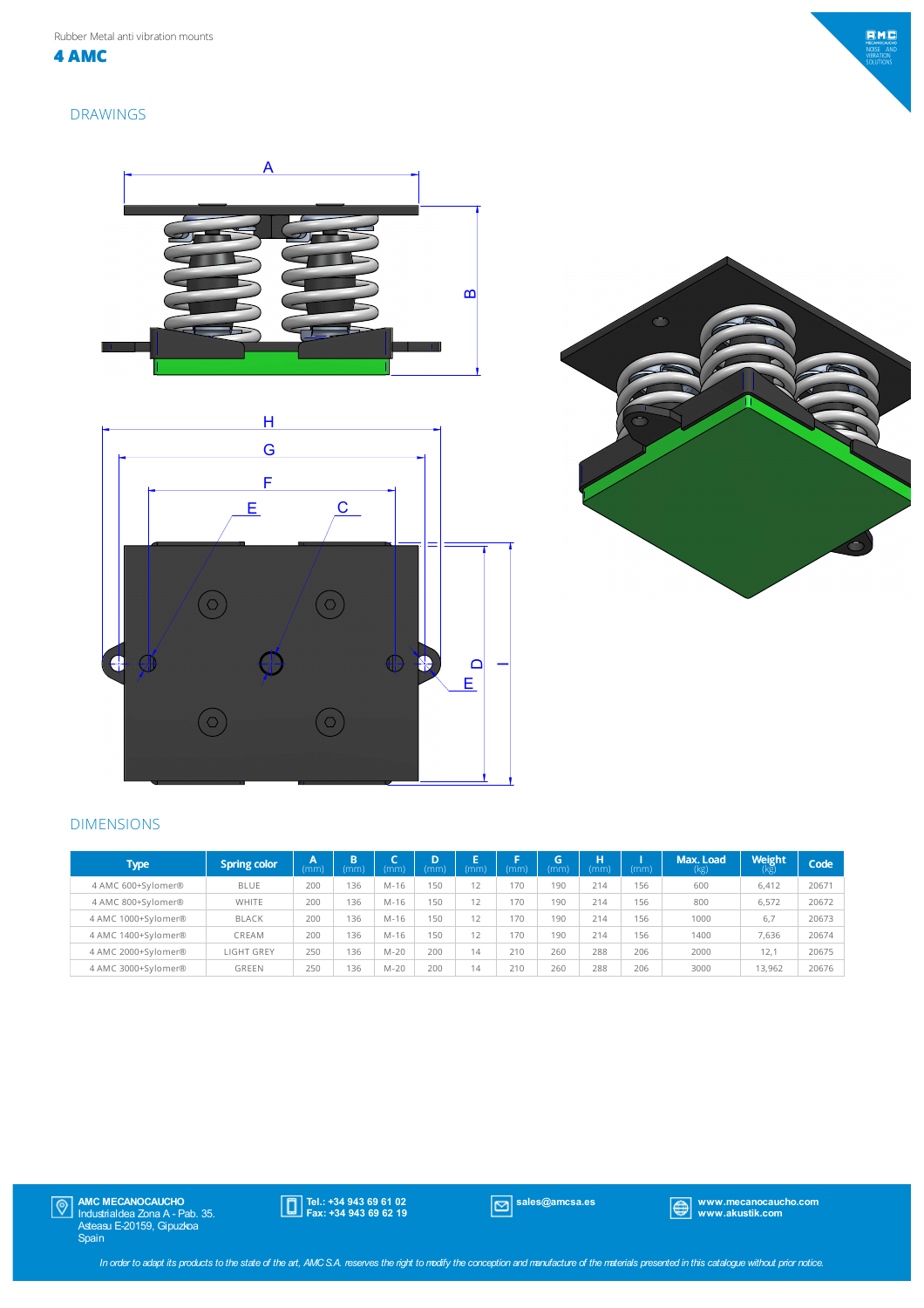**4 AMC**

# $EMC$ DISE AN<br>BRATION<br>DI LITIONS

## DRAWINGS







## DIMENSIONS

| Type       | <b>Spring color</b> | A<br>(mm) | B<br>(mm) | (mm)   | D<br>(mm) | E<br>(mm) | (mm) | G<br>(mm) | н<br>(mm)                | (mm)   | Max. Load<br>(kg) | Weight<br>(kg) | Code  |
|------------|---------------------|-----------|-----------|--------|-----------|-----------|------|-----------|--------------------------|--------|-------------------|----------------|-------|
| 4 AMC 600  | <b>BLUE</b>         | 200       | 124       | $M-16$ | 150       | 12        | 170  |           | $\sim$                   | $\sim$ | 600               | 6,412          | 20601 |
| 4 AMC 800  | <b>WHITE</b>        | 200       | 124       | $M-16$ | 150       | 12        | 170  | $\sim$    |                          | $\sim$ | 800               | 6,572          | 20611 |
| 4 AMC 1000 | <b>BLACK</b>        | 200       | 124       | $M-16$ | 150       | 12        | 170  |           |                          | $\sim$ | 1000              | 6.7            | 20621 |
| 4 AMC 1400 | CREAM               | 200       | 124       | $M-16$ | 150       | 12        | 170  |           |                          | $\sim$ | 1400              | 7.636          | 20631 |
| 4 AMC 2000 | LIGHT GREY          | 250       | 124       | $M-20$ | 200       | 14        | 210  | -         | $\overline{\phantom{a}}$ | $\sim$ | 2000              | 12.1           | 20641 |
| 4 AMC 3000 | GREEN               | 250       | 124       | $M-20$ | 200       | 14        | 210  | $\sim$    |                          | $\sim$ | 3000              | 13,962         | 20651 |



Tel.: +34 943 69 61 02 Fax: +34 943 69 62 19

sales@amcsa.es www.mecanocaucho.com www.akustik.com

In order to adapt its products to the state of the art, AMCSA. reserves the right to modify the conception and manufacture of the materials presented in this catalogue without prior notice.